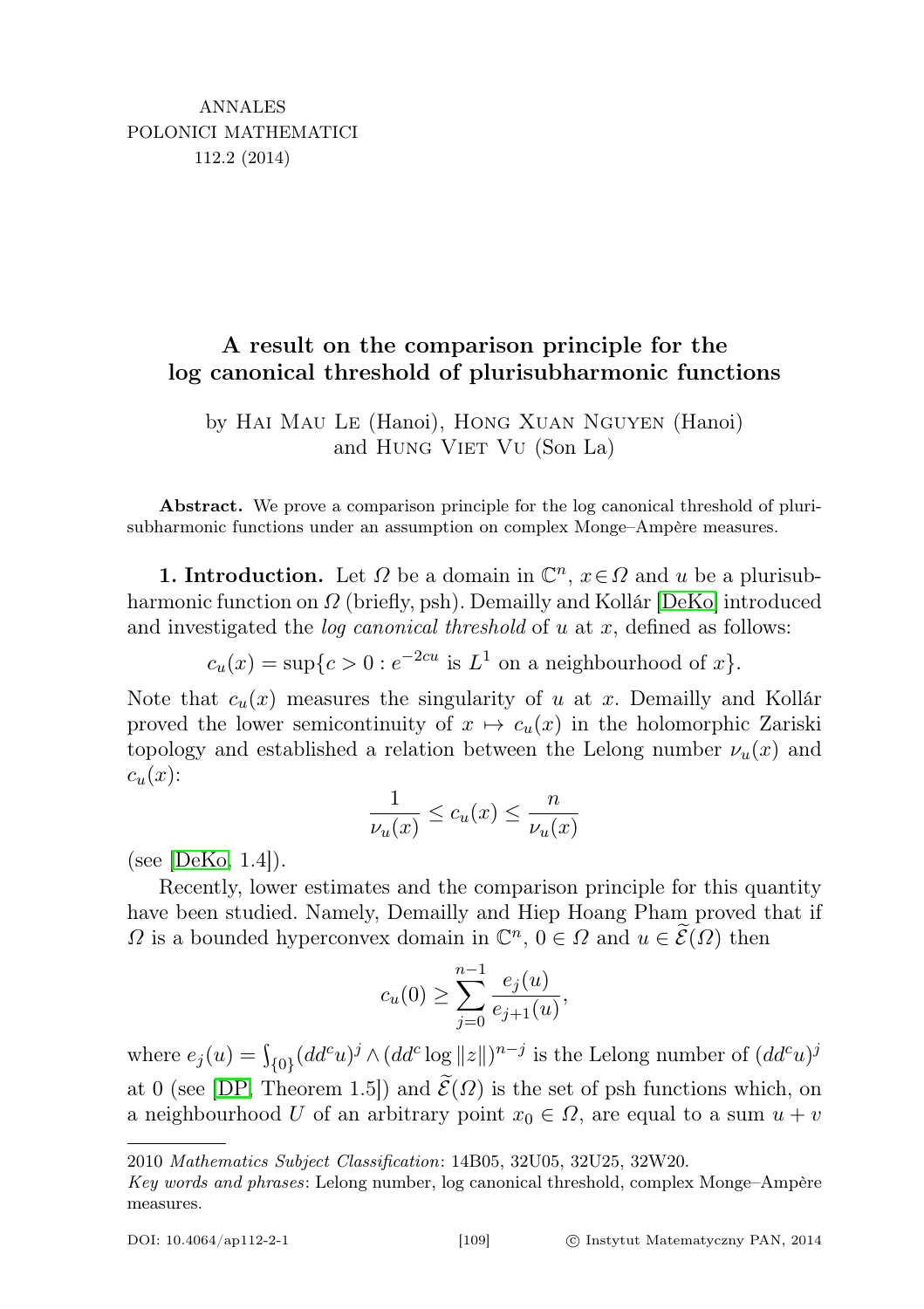with  $u \in \mathcal{E}(U)$  and  $v \in C^{\infty}(U)$ . Here  $\mathcal{E}(U)$  is the class of psh functions on U introduced and investigated in [\[Ce1\]](#page-4-0); it is recalled in Section 2. Moreover, Demailly and Hiep Hoang Pham showed that the above estimate is sharp.

Next, Hiep Hoang Pham  $[P]$  gave a comparison principle for  $c_u$ . He proved that if  $\Omega$  is a domain in  $\mathbb{C}^n$  and  $\{\Omega_j\}_{j\geq 1}$  is a sequence of smooth domains with  $\Omega \ni \Omega_1 \ni \Omega_2 \ni \cdots$ ,  $\bigcap_{j=1}^{\infty} \Omega_j = \{0\}$ , and  $u, v$  are plurisubharmonic functions on  $\Omega$  such that  $u \geq v$  on  $\partial \Omega_j$  for  $j \geq 1$ , then  $c_u(0) \geq c_v(0)$  (see  $[P, Theorem 1.1].$  $[P, Theorem 1.1].$ 

Continuing this study, by relying on the solvability of the complex Monge– Ampère equations for measures carrying pluripolar sets, proved in [\[ACCP\]](#page-4-1), we give the following comparison principle for the log canonical threshold of plurisubharmonic functions:

MAIN THEOREM. Assume that  $\Omega$  is a domain in  $\mathbb{C}^n$ ,  $0 \in \Omega$  and  $u, v \in \Omega$  $PSH^{-}(\Omega)$  are such that

$$
\int_{\{0\}} (dd^c \max(u, v, \varphi))^n = \int_{\{0\}} (dd^c \max(u, \varphi))^n
$$

for every  $\varphi \in \text{PSH}^-(\Omega) \cap L^{\infty}_{\text{loc}}(\Omega \setminus \{0\})$ . Then  $c_u(0) \geq c_v(0)$ .

The note is organized as follows. In Section 2 we recall the classes  $\mathcal{F}(\Omega)$ ,  $\mathcal{E}(\Omega)$  for  $\Omega$  being a bounded hyperconvex domain in  $\mathbb{C}^n$ , and some related results. Section 3 is devoted to the proof of the above comparison principle.

**2. Background.** The elements of pluripotential theory that will be used throughout this paper can be found in [\[BT\]](#page-4-2), [\[Ce1\]](#page-4-0), [\[Ce2\]](#page-4-3), [\[De\]](#page-5-3), [\[Kl\]](#page-5-4), [\[Ko1\]](#page-5-5), [\[Ko2\]](#page-5-6), while elements of the theory of log canonical thresholds can be found in [\[DeKo\]](#page-5-0) and [\[DP\]](#page-5-1).

In this paper we denote by  $PSH^{-}(\Omega)$  the set of negative plurisubharmonic functions on a domain  $\Omega$  in  $\mathbb{C}^n$ . Now we recall the definition of the classes  $\mathcal{F}(\Omega)$ ,  $\mathcal{E}(\Omega)$  and some related results. For more details we refer the readers to the papers of Cegrell [\[Ce1\]](#page-4-0), [\[Ce2\]](#page-4-3).

**2.1.** Let  $\Omega$  be a bounded *hyperconvex* domain in  $\mathbb{C}^n$ , that is, a bounded domain in  $\mathbb{C}^n$  for which there exists a negative plurisubharmonic function  $\varrho$ on  $\Omega$  such that  $\Omega_c = \{z \in \Omega : \varrho(z) < c\} \subseteq \Omega$  for all  $c < 0$ . Following [\[Ce1\]](#page-4-0) we define

$$
\mathcal{E}_0 = \mathcal{E}_0(\Omega) = \Big\{ \varphi \in \text{PSH}^-(\Omega) \cap L^{\infty}(\Omega) : \lim_{z \to \xi} \varphi(z) = 0,
$$
  

$$
\forall \xi \in \partial \Omega, \int_{\Omega} (dd^c \varphi)^n < \infty \Big\},\
$$

$$
\mathcal{F} = \mathcal{F}(\Omega) = \Big\{ \varphi \in \text{PSH}^-(\Omega) : \exists \mathcal{E}_0 \ni \varphi_j \searrow \varphi, \sup_j \int_{\Omega} (dd^c \varphi_j)^n < \infty \Big\},\
$$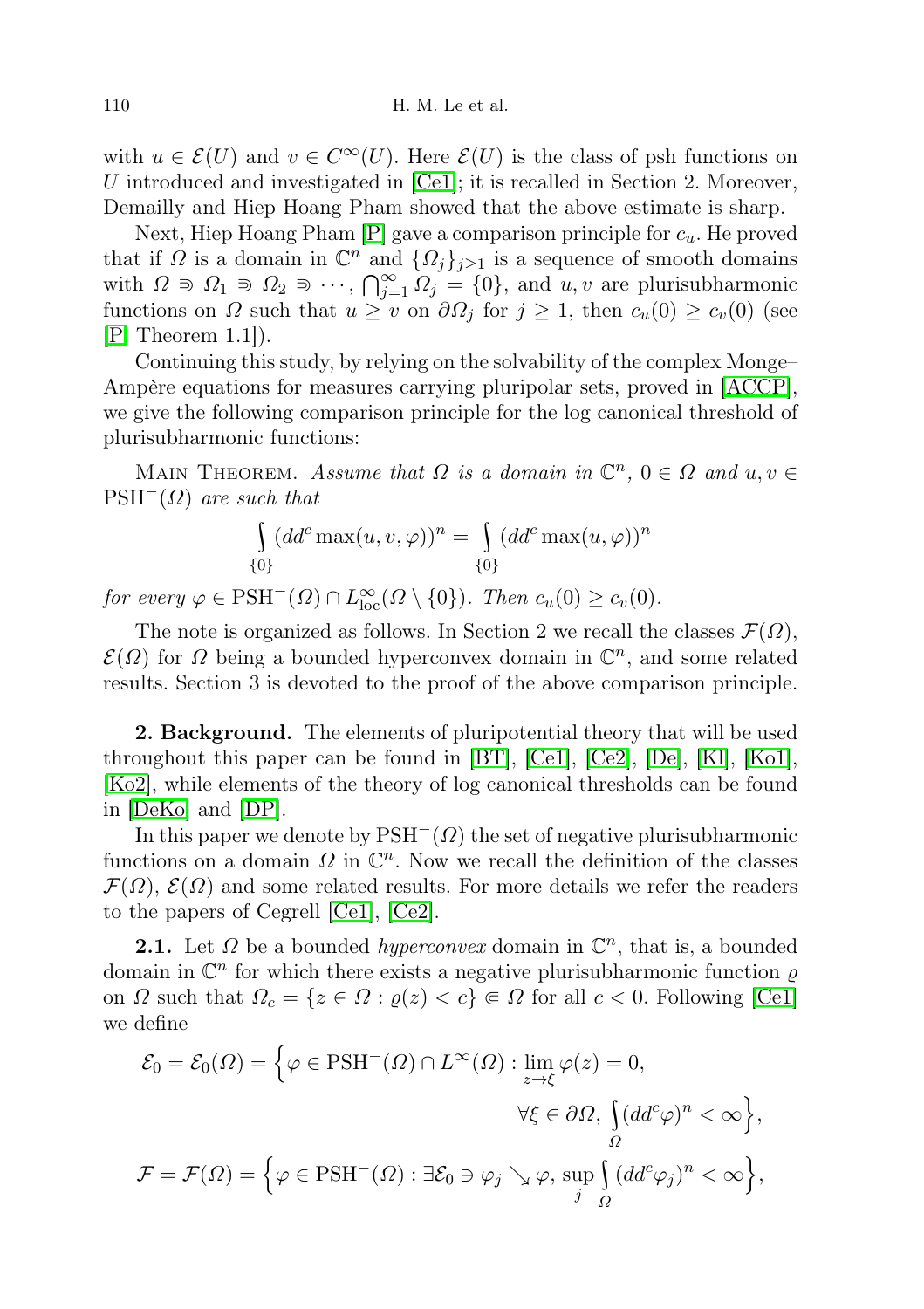$$
\mathcal{E} = \mathcal{E}(\Omega) = \Big\{ \varphi \in \text{PSH}^-(\Omega) : \forall z_0 \in \Omega, \exists \text{ a neighbourhood } \omega \ni z_0,
$$
  

$$
\mathcal{E}_0 \ni \varphi_j \searrow \varphi \text{ on } \omega, \sup_j \Big[ (dd^c \varphi_j)^n < \infty \Big\}.
$$

The following inclusions are clear:  $\mathcal{E}_0 \subset \mathcal{F} \subset \mathcal{E}$ .

As in [\[Ce1\]](#page-4-0), we note that if  $u \in \mathcal{F}(\Omega)$  then  $(dd^c u)^n$  is a positive Radon measure on  $\Omega$  and  $\int_{\Omega} (dd^c u)^n < \infty$ .

We denote by  $\mathcal{F}^a(\Omega)$  the subclass of  $u \in \mathcal{F}(\Omega)$  such that  $(dd^c u)^n$  vanishes on all pluripolar sets of  $\Omega$ .

**2.2.** We recall the following result of [\[Ce1\]](#page-4-0) on  $\mathcal{F}^a(\Omega)$ . Assume that  $\mu$  is a positive Borel measure vanishing on all pluripolar sets of  $\Omega$  with  $\mu(\Omega) < \infty$ . Then there exists a unique function  $u \in \mathcal{F}^a(\Omega)$  such that  $(dd^c u)^n = \mu$  (see [\[Ce1,](#page-4-0) Lemma 5.14]).

2.3. Next, we recall the following comparison principle from [\[Ce1\]](#page-4-0). Let  $u \in \mathcal{F}^a(\Omega)$  and  $v \in \mathcal{E}(\Omega)$  with  $(dd^c v)^n \geq (dd^c u)^n$ . Then  $u \geq v$  on  $\Omega$  (see  $[Ce1, Theorem 5.15]$  $[Ce1, Theorem 5.15]$ .

3. Comparison principle for the log canonical threshold. In this section we give the proof of the Main Theorem. For this we need the following auxiliary lemmas.

<span id="page-2-0"></span>LEMMA 3.1. Assume that  $\Omega$  is a domain in  $\mathbb{C}^n$ ,  $0 \in \Omega$  and  $u, v, \varphi \in \Omega$ PSH<sup> $^-(\Omega)$ </sup> with  $u \ge v \ge u + \varphi$  and  $c_{\varphi}(0) = \infty$ . Then  $c_u(0) = c_v(0)$ .

*Proof.* First we prove that  $c_u(0) \leq c_{u+\varphi}(0)$ . Indeed, let  $c \in (0, c_u(0))$ . Choose  $q > 1$  such that  $qc \in (0, c_u(0))$ . Let  $p > 1$  be such that  $1/q+1/p = 1$ . Take  $r > 0$  such that

$$
\int_{\mathbb{B}(0,r)} e^{-2cqu} dV < \infty \quad \text{and} \quad \int_{\mathbb{B}(0,r)} e^{-2pc\varphi} dV < \infty.
$$

By the Hölder inequality, we have

$$
\int_{\mathbb{B}(0,r)} e^{-2c(u+\varphi)} dV \le \left(\int_{\mathbb{B}(0,r)} e^{-2cqu} dV\right)^{1/q} \cdot \left(\int_{\mathbb{B}(0,r)} e^{-2cp\varphi} dV\right)^{1/p} < \infty.
$$

Hence,  $c \leq c_{u+\varphi}(0)$  and we are done.

Now, since  $u \ge v \ge u + \varphi$  we have  $c_u(0) \ge c_v(0) \ge c_{u+\varphi}(0) \ge c_u(0)$ , and the desired conclusion follows.

Next, by using some results of [\[ACCP\]](#page-4-1) on the solvability of the complex Monge–Ampère equations for measures carrying pluripolar sets we will obtain the following.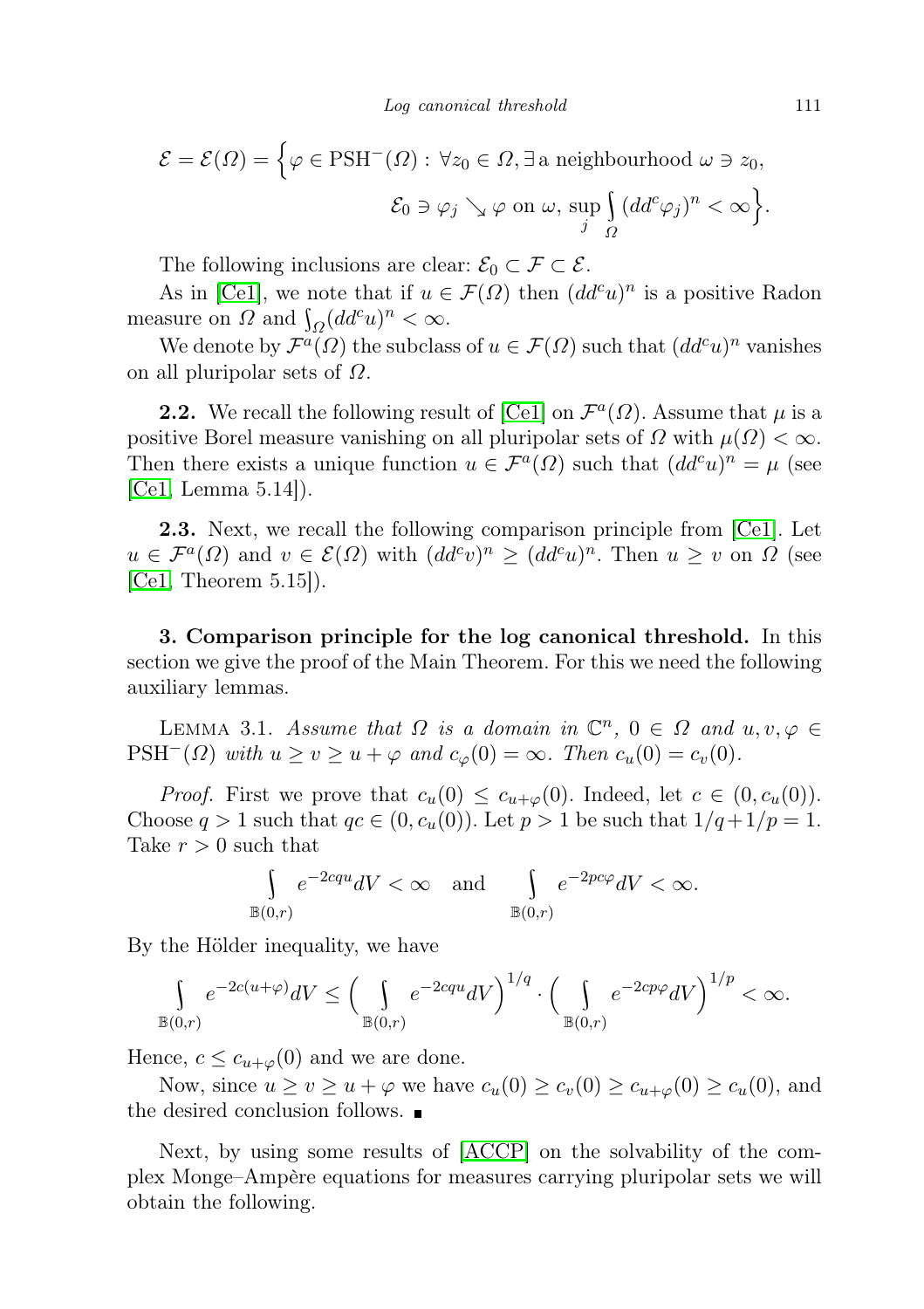<span id="page-3-0"></span>LEMMA 3.2. Let  $\Omega$  be a bounded hyperconvex domain in  $\mathbb{C}^n$ ,  $0 \in \Omega$  and  $u \in \mathcal{F}(\Omega) \cap L^{\infty}_{loc}(\Omega \setminus \{0\})$ . Then there exist  $\widetilde{u} \in \mathcal{F}(\Omega)$  and  $\phi \in \mathcal{F}^{a}(\Omega)$ <br>cyclothes  $u \leq \widetilde{\phi}$ ,  $\widetilde{u} \leq u \leq \widetilde{u}$ ,  $(dd^c \widetilde{u})^n = 1$  so  $(dd^c u)^n$  and  $(dd^c \phi)^n =$ such that  $u \leq \phi$ ,  $\widetilde{u} + \phi \leq u \leq \widetilde{u}$ ,  $(dd^c \widetilde{u})^n = 1_{\{0\}}(dd^c u)^n$  and  $(dd^c \phi)^n =$ <br> $\frac{1}{\phi} \int_{-\infty}^{\infty} (dd^c u)^n$  $1_{\Omega\setminus\{0\}}(dd^c u)^n$ .

*Proof.* We can assume that  $\int_{\{0\}} (dd^c u)^n > 0$ . Put

 $\widetilde{u} = (\sup \{ \varphi \in \text{PSH}^{-}(\Omega) : \varphi = u \text{ on a neighbourhood } U \text{ of } 0 \})^*.$ 

By [\[ACCP,](#page-4-1) Lemma 4.3] we have  $\widetilde{u} \in \mathcal{F}(\Omega)$ ,  $u \leq \widetilde{u}$  and  $(dd^c\widetilde{u})^n = 1_{\{0\}}(dd^c u)^n$ .<br>On the other hand, by hypothesis the measure  $u = 1$  as  $\omega (dd^c u)^n$  vanishes on On the other hand, by hypothesis the measure  $\mu = 1_{\Omega \setminus \{0\}} (dd^c u)^n$  vanishes on all pluripolar sets of  $\Omega$  and  $\mu(\Omega) \leq (dd^c u)^n(\Omega) < \infty$ , so [\[Ce1,](#page-4-0) Lemma 5.14] implies that there exists  $\phi \in \mathcal{F}^a(\Omega)$  such that  $(dd^c\phi)^n = 1_{\Omega \setminus \{0\}}(dd^c u)^n$ . By the comparison principle, we deduce that  $u \leq \phi$ .

We now prove that  $\tilde{u} + \phi \leq u$ . From the definition of  $\tilde{u}$  we can choose  $\varepsilon_j > 0$  and  $u_j \in \mathcal{F}(\Omega)$  such that  $\varepsilon_j \searrow 0$ ,  $u_j \nearrow \widetilde{u}$  and  $u_j = u$  on  $\mathbb{B}(0, \varepsilon_j)$ . Let  $0 < \delta_j < \varepsilon_j$ . Set  $a_j = \inf_{\mathbb{B}(0,\varepsilon_j)\setminus \mathbb{B}(0,\delta_j)} u$  and

$$
v_j = \begin{cases} \max(u, a_j) & \text{on } \mathbb{B}(0, \varepsilon_j), \\ u & \text{on } \Omega \setminus \mathbb{B}(0, \varepsilon_j). \end{cases}
$$

We have  $v_j \in \mathcal{F}^a(\Omega)$  and  $v_j = u$  on  $\Omega \setminus \mathbb{B}(0, \delta_j)$ . Hence,

 $(dd^c(\phi + \max(u_j, v_j)))^n \geq (dd^c \phi)^n + (dd^c \max(u_j, v_j))^n \geq (dd^c v_j)^n.$ 

Again by the comparison principle, we get  $\phi + u_i \leq \phi + \max(u_i, v_i) \leq v_i$ . It follows that  $\phi + u_j \leq u$  on  $\Omega \setminus \mathbb{B}(0, \varepsilon_k)$  for every  $j \geq k$ . Letting  $j \to \infty$  and then  $k \to \infty$  we infer that  $\phi + \widetilde{u} \leq u$  on  $\Omega$ , as desired.

Proof of Main Theorem. We consider two cases.

CASE 1:  $\Omega$  is a bounded hyperconvex domain,  $0 \in \Omega$  and  $u, v \in \mathcal{F}(\Omega) \cap$  $L^{\infty}_{loc}(\Omega \setminus \{0\})$ . Put  $\varphi = u + v$ . Then  $\varphi \in PSH^{-}(\Omega) \cap L^{\infty}_{loc}(\Omega \setminus \{0\})$ , so by hypothesis

$$
\int_{\{0\}} (dd^c \max(u, v))^n = \int_{\{0\}} (dd^c u)^n.
$$

By Lemma [3.2](#page-3-0) there exist  $\widetilde{u} \in \mathcal{F}(\Omega)$  and  $\phi \in \mathcal{F}^a(\Omega)$  such that  $u \leq \phi$ ,<br> $\widetilde{u} + \phi \leq u \leq \widetilde{u}$   $(dd^c\widetilde{u})^n = 1$  so  $(dd^c\widetilde{u})^n$  and  $(dd^c\widetilde{u})^n = 1$  so  $(dd^c\widetilde{u})^n$ . Since  $\widetilde{u} + \phi \leq u \leq \widetilde{u}$ ,  $(dd^c\widetilde{u})^n = 1_{\{0\}}(dd^c u)^n$  and  $(dd^c\phi)^n = 1_{\Omega\setminus\{0\}}(dd^c u)^n$ . Since  $\int_{\{0\}} (dd^c \phi)^n = 0$ , by [\[Ce1,](#page-4-0) Corollary 5.7] we get  $c_\phi(0) = \infty$ . Therefore, Lemma [3.1](#page-2-0) implies that

$$
c_u(0) = c_{\widetilde{u}}(0).
$$

Now, since  $|\max(\tilde{u}, v) - \max(u, v)| \leq -\phi$ , by [\[ACCP,](#page-4-1) Lemma 4.12] we get

$$
\int_{\{0\}} (dd^c \max(\tilde{u}, v))^n = \int_{\{0\}} (dd^c \max(u, v))^n = \int_{\{0\}} (dd^c u)^n = \int_{\{0\}} (dd^c \tilde{u})^n.
$$

Moreover, again by Lemma [3.2](#page-3-0) there exist  $\tilde{v} \in \mathcal{F}(\Omega)$  and  $\psi \in \mathcal{F}^a(\Omega)$ <br>such that  $v \leq \psi \tilde{v} + \psi \leq v \leq \tilde{v}$  (dd<sup>c</sup>i)<sup>n</sup> = 1 is (dd<sup>c</sup>i)<sup>n</sup> and (dd<sup>c</sup>i)<sup>n</sup> = such that  $v \leq \psi$ ,  $\tilde{v} + \psi \leq v \leq \tilde{v}$ ,  $(dd^c\tilde{v})^n = 1_{\{0\}}(dd^c v)^n$  and  $(dd^c\psi)^n =$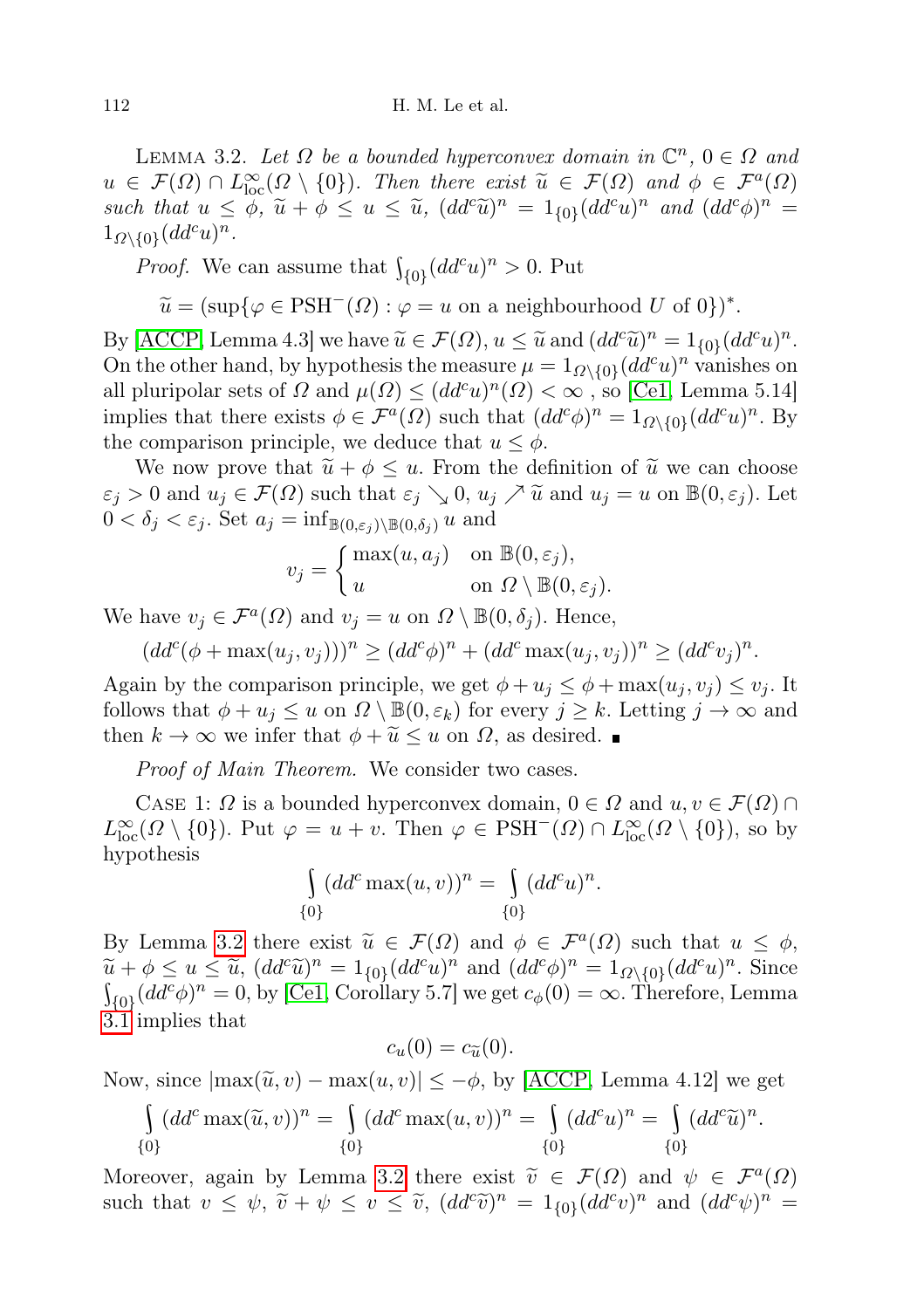$1_{\Omega\setminus\{0\}}(dd^cv)^n$ . Similarly, we also have

$$
c_v(0)=c_{\widetilde{v}}(0).
$$

Now, since  $|\max(\tilde{u}, \tilde{v}) - \max(\tilde{u}, v)| \leq -\psi$ , again by [\[ACCP,](#page-4-1) Lemma 4.12] we get

$$
\int_{\{0\}} (dd^c \max(\widetilde{u}, \widetilde{v}))^n = \int_{\{0\}} (dd^c \max(\widetilde{u}, v))^n = \int_{\{0\}} (dd^c \widetilde{u})^n.
$$

Since

$$
\begin{aligned}\n\int_{\Omega} (dd^c \widetilde{u})^n &= \int_{\{0\}} (dd^c \widetilde{u})^n = \int_{\{0\}} (dd^c \max(\widetilde{u}, \widetilde{v}))^n \\
&\le \int_{\Omega} (dd^c \max(\widetilde{u}, \widetilde{v}))^n \le \int_{\Omega} (dd^c \widetilde{u})^n,\n\end{aligned}
$$

and  $(dd^c\widetilde{u})^n \leq (dd^c \max(\widetilde{u}, \widetilde{v}))^n$ , it follows that  $(dd^c\widetilde{u})^n = (dd^c \max(\widetilde{u}, \widetilde{v}))^n$ .<br>Hence  $\int$ Ce<sup>2</sup> Theorem 3.15 implies that  $\max(\widetilde{u}, \widetilde{v}) - \widetilde{u}$  Thus  $\widetilde{u} \leq \widetilde{u}$  and Hence, [\[Ce2,](#page-4-3) Theorem 3.15] implies that  $\max(\tilde{u}, \tilde{v}) = \tilde{u}$ . Thus,  $\tilde{v} \leq \tilde{u}$ , and hence

$$
c_u(0) = c_{\tilde{u}}(0) \ge c_{\tilde{v}}(0) = c_v(0).
$$

CASE 2:  $\Omega$  is a domain in  $\mathbb{C}^n$ ,  $0 \in \Omega$  and  $u, v \in PSH^{-}(\Omega)$ . Without loss of generality we can assume that  $\Omega = \mathbb{B}(0,1)$ . Let  $\varphi_j = j \log |z| \in$  $\mathcal{F}(\Omega) \cap L^{\infty}_{loc}(\Omega \setminus \{0\})$ . Put  $u_j = \max(u,\varphi_j), v_j = \max(v,\varphi_j)$ . It is easy to see that  $u_j, v_j \in \mathcal{F}(\Omega) \cap L^{\infty}_{loc}(\Omega \setminus \{0\})$  and

$$
\int_{\{0\}} (dd^c \max(u_j, v_j, \varphi))^n = \int_{\{0\}} (dd^c \max(u_j, \varphi))^n
$$

for every  $\varphi \in \text{PSH}^-(\Omega) \cap L^{\infty}_{\text{loc}}(\Omega \setminus \{0\}),$  so by Case 1 we have  $c_{u_j}(0) \geq c_{v_j}(0)$ . Now, [\[P,](#page-5-2) Lemma 2.1] implies that

$$
c_u(0) = \lim_{j \to \infty} c_{u_j}(0) \ge \lim_{j \to \infty} c_{v_j}(0) = c_v(0). \blacksquare
$$

Acknowledgements. The authors would like to thank the referees for valuable remarks which led to the improvement of exposition.

## References

- <span id="page-4-1"></span>[\[ACCP\]](http://dx.doi.org/10.1016/j.matpur.2009.06.001) P. Åhag, U. Cegrell, R. Czyż and H. H. Pham, Monge–Ampère on pluripolar sets, J. Math. Pures Appl. 92 (2009), 613–627.
- <span id="page-4-2"></span>[\[BT\]](http://dx.doi.org/10.1007/BF02392348) E. Bedford and B. A. Taylor, A new capacity for plurisubharmonic functions, Acta Math. 149 (1982), 1–40.
- <span id="page-4-0"></span>[\[Ce1\]](http://dx.doi.org/10.5802/aif.2014) U. Cegrell, The general definition of the complex Monge–Ampère operator, Ann. Inst. Fourier (Grenoble) 54 (2004), 159–179.
- <span id="page-4-3"></span>[\[Ce2\]](http://dx.doi.org/10.4064/ap94-2-3) U. Cegrell, A general Dirichlet problem for the complex Monge–Ampère operator, Ann. Polon. Math. 94 (2008), 131–147.